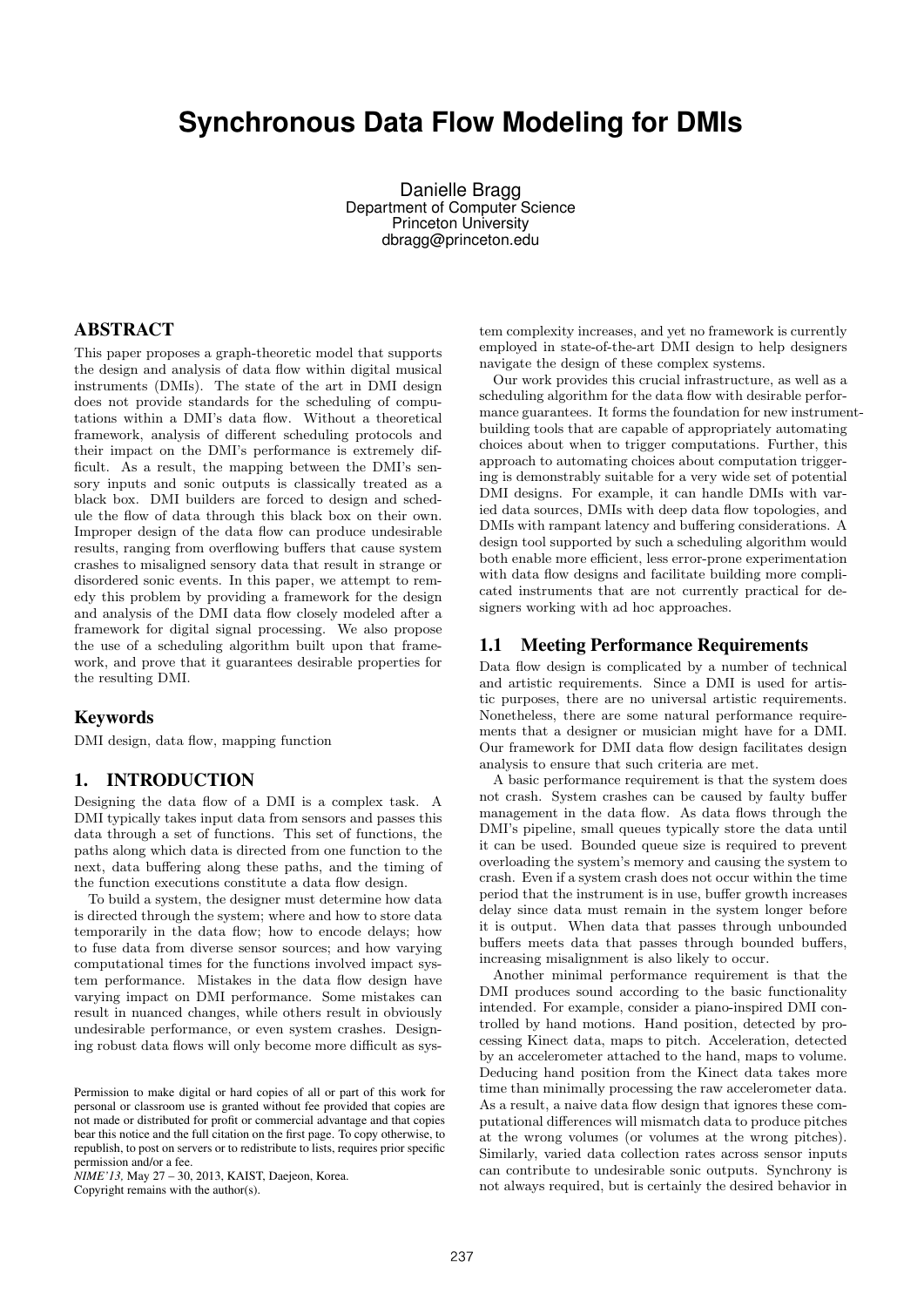some contexts and is difficult to enforce. The algorithm we suggest in this work makes synchrony enforceable.

Latency and jitter should typically be minimized or bounded in order for the tool to serve as an effective expressive tool. Latency is defined as the processing delay between a physical control and the resulting sonic event. Jitter refers to variability in latency due to slight variations in data processing and transmission times. A very general guideline is that latency should be under 10 ms, with jitter  $\pm 1$  ms [21]. This extremely low bound on latency and jitter requires efficient DMI data flow design and scheduling.

It is often desirable for DMIs to control synthesis events sequentially. To define sequential control, suppose there are two control inputs  $c_1$  and  $c_2$  generated at times  $t_1$  and  $t_2$ respectively, where  $t_1 \leq t_2$ . Also suppose that  $c_1$  triggers sonic response  $r_1$ , and  $c_2$  triggers response  $r_2$ . If  $r_1$  happens at time  $t_3$  and  $r_2$  happens at time  $t_4$ , we seek  $t_3 \leq t_4$ . Sequential control is guaranteed by all acoustic instruments since the performer's movements directly generate the responding sound. Realistic digitization of acoustic instruments must preserve this property. In general, if sequential control is not guaranteed, the instrument runs the risk of not responding according to the user's expectations.

It is difficult for DMI designers to guarantee these performance requirements because there are no standard scheduling protocols or theoretical framework for analyzing the data flow through a DMI. In this absence of standards, DMI builders often implement naive scheduling protocols. For example, the built-in protocol in Max/MSP executes a computational node whenever a particular input is received. Such scheduling protocols come with no guarantees about system performance. In order to evaluate and refine our protocols, we need a theoretic framework within which to work. In this paper, we propose just such a framework, as well as a scheduling algorithm with performance guarantees.

#### 1.2 Contribution

As we have discussed, the design of a DMI data flow is often complex. The designer must meet both technical and artistic performance criteria through his design and scheduling of the DMI data flow. In order to guarantee performance, DMI builders must be able to analyze the data flow explicitly. Consequently, a framework for designing, scheduling, and analyzing the data flow becomes crucial.

In this paper, we propose such a framework in a graphtheoretic model of the DMI data flow. We propose extending Lee and Messerschmitt's graph-theoretic framework for modeling data flows in digital signal processing [12] to model DMI data flows, and demonstrate its power in doing so. When applied to DMIs, this model supports efficient and accurate design and analysis by facilitating the following:

- Identification of relationships between inputs and outputs.
- Analysis of system performance under various scheduling algorithms.
- Development and deployment of scheduling algorithms that guarantee desired system performance.

We also propose applying Lee and Messerschmitt's PASS scheduling algorithms to DMIs, and prove that these algorithms produce DMIs with the following properties:

- The DMI can run forever with bounded buffer size.
- Whenever a computational component is scheduled to execute, sufficient input data is available.
- The DMI performer has sequential control over the instrument outputs.
- Heterogeneous sensor collection rates are handled safely.

# 1.3 Related Work

DMI builders and researchers have focused on some portions of the DMI data flow design separately. In particular, the mapping function that embodies the relationship between controls and synthesis events has been explored [19, 7, 8]. In that work, researchers present high-level organizations and properties of the mapping space, but not the detailed picture required for implementation-level design and analysis. Sensor fusion is another challenge that many DMI builders must face. When diverse sensors gather data about the same physical event, it is often difficult to synchronize data gathered by different devices. System-specific solutions have been developed with varying degrees of success [16, 14, 20]. However, because these solutions are non-generalizable, DMI designers who wish to create systems that can be controlled by any type of controller must solve this problem from scratch. Systems for collaborative development and networked playing of DMIs [15, 14] highlight these design problems. As these systems move from local area networks to the internet, the larger distances increase latency and jitter and amplify the effects of scheduling protocols [3]. A framework that supports the design of the entire data flow would allow for the development of generalized solutions for all parts of the DMI data flow design.

To aid in the implementation of data flow for DMIs, work has been done on the design of the data that passes through interactive systems. Open Sound Control (OSC) protocol was developed with DMI construction in mind [18]. While OSC provides infrastructure for piping data through a system, it does not provide guidelines for the scheduling of that data. Programming languages and environments like Max/MSP still leave scheduling problems largely unsolved and up to the programmer [17]. A Max/MSP programmer can create complex patches, but he is still responsible for ensuring proper data flow within the patch. Max programming requires careful planning to ensure that an object's computation is triggered at the left inlet only once other inlets have received appropriate data, and that the flow of data from an object's outputs to the "downstream" objects in the patch continues to trigger computations in a sensible order. Even existing toolkits like MnM [4] do not fully address this problem of data flow design. The community needs standards and models to facilitate more complex projects without overburdening the designer. In this work, we attempt to fill this need for DMI data flow design.

Problems of data flow organization and analysis are not unique to DMIs. Indeed, any field where data streams through a system in a non-trivial course must face similar problems. For example, data flow modeling and analysis also has strong applications in low-level systems operations (e.g., [5]). More closely related to DMIs, data flow has also been richly explored within the field of digital signal processing (DSP) [13, 12, 10]. In that work, various graphs are used to model DSP operations. Nodes represent computational units, while directed edges represent data passing from one computation to the next. Much of that work focuses on the scheduling of the computational units so that certain conditions are met. [2] proposed a scheduling protocol specialized for time-triggered multimedia systems, but not for human-controlled DMIs. In our work, we exploit the close relationship between DSP and DMIs to extend synchronous data flow modeling, a canonical framework designed for DSP algorithms, to DMI data flows. Examples of DMIs that fit the synchronous data flow model include an instrument that uses biosignals to constantly produce sound and an instrument that continuously produces sounds based on a dancer's position on the stage. Using this framework, we analyze DMI designs and provide new theorems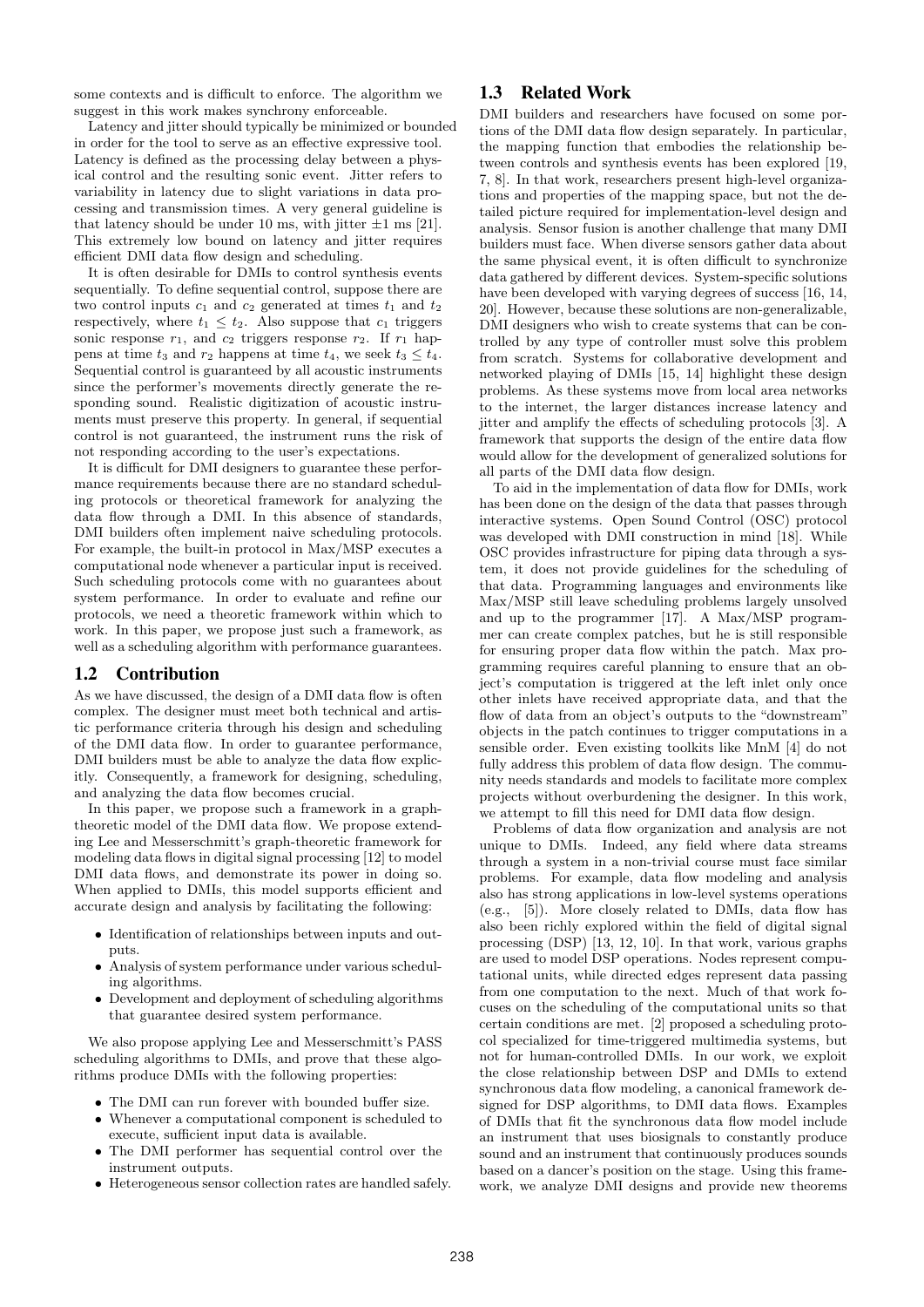about DMI system performance under a particular class of scheduling algorithms.

# 2. THE MODEL

In this section, we propose our graph-theoretic model of the data flow of a DMI. The model is heavily based on the foundational work of Lee and Messerschmitt [12], whose data flow model is designed especially for DSP. Since DSP operations are often part of a DMI's data flow, the model naturally extends to the DMI's data flow. We begin by describing basic features of the data flow model presented by Lee and Messerschmitt that we incorporate in our work.

We represent the DMI as a directed graph  $G = (V, E)$ , where  $V$  is a set of nodes (called blocks in [12]), and  $E$  is a set of directed edges (called arcs in [12]). Each node represents a computational function invoked by the DMI. Edge  $(n_i, n_j)$  from node  $n_i$  to node  $n_j$  represents the fact that  $n_i$ 's computations produce data that is directly consumed by node  $n_i$ . Figure 1 shows the graph representing a data flow involving three independent operations. The first operation receives inputs, and pipes outputs to two subsequent operations. Each of those operations also produces some output. A sample input or output unit is a numerical value or a vector of values.



Figure 1: Simple data flow graph.

A node is called "synchronous" if we know a-priori how many units of inputs it will consume and produce for each computation that it performs. On a synchronous graph, each edge leading into a given node is labeled with a number. This number represents the number of data samples the computation must take in along each channel to perform a computation. We use the word "channel" to refer to a contiguous sequence of edges, or directed path, in the graph. Each edge leading out of a given node is also labeled with a number. Note that these numbers will always be whole numbers, since the concept of a fraction of a data sample does not make sense. Conversely, an "asynchronous" node is one where the number of inputs and outputs is datadependent. In a DMI, a synchronous node might be responsible for scaling data collected by a particular sensor. An asynchronous node might be responsible for filtering that data, only passing on the incoming data if it satisfies a particular condition. For simplicity, we focus on synchronous data flows in this work. Figure 2 depicts a simple data flow graph, with specified computation input and output requirements.



#### Figure 2: Simple synchronous data flow graph with displayed computational inputs and outputs.

Any synchronous graph can be represented as a matrix, called a "topology matrix"  $M$ , where  $M(i, j)$  represents the data flow along edge  $i$  w.r.t. node  $j$ . If data flows into node  $j$  along edge  $i$ , this is a positive number of inputs. If data flows out of node  $j$  along edge  $i$ , then this is a negative number. And if edge  $i$  is not directly connected to node  $j$ , then this is 0. The topology matrix for the synchronous graph given in Figure 2 is matrix

$$
\left(\begin{array}{ccc} a & -c & 0 \\ b & 0 & -d \end{array}\right).
$$

Each edge can be replaced by a queue used to store data passed between nodes. Buffer sizes will inevitably vary over time. We will use  $b(t)$  to represent the vector of queue lengths at time t. Lee and Messerschmitt model each edge as a first-in-first-out (FIFO) queue, and we do the same. Alternative queueing strategies exist, and we will discuss their performance consequences in Section 5.

#### 3. MODELING A DMI

At a high level, a DMI operates by streaming data through a sequence of computational components. Each component performs a specified set of computations on the inputs to produce a set of outputs that are piped to the next component. Because the data flow is primarily linear through this sequence, the basic graph structure we use to represent a DMI is a multi-layered graph. Each layer in the graph corresponds to a sequential component of the linear data flow. We can further decompose each component into a set of independent functions. Each independent function is represented as a node in the graph at an equal depth in the graph. If a given component is not decomposable in this way, then it is simply represented by a single node. Figure 3 depicts this basic layered graph structure for a DMI.



Figure 3: Data flow model of an arbitrary DMI with n sequential computational components.

Though a layered model of a DMI's data flow is practical and useful for many purposes, it is not entirely correct. In many DMIs, the computational components are not strictly ordered [18]. Specifically, feedback loops might stream data produced by a particular component to a preceding component. Conversely, some data might bypass one or more components, thereby skipping layers in the layered model.

We can easily expand our layered graph to model DMIs with non-linear pipelines. Figure 4 depicts an example of a DMI data flow where the layers are not strictly ordered. Specifically, it contains one edge that acts as a feedback loop, and one edge that bypasses layers of the data flow, to pipe data directly to the final layer.

The model can also represent delays within the data flow and inputs from the outside world. Each buffer is initialized with a given number of data units, and the initial buffer size along a given edge equals the delay along that edge. Additionally, we can model inputs to the system as nodes with no edges leading to them, only edges originating from them. In the case of DMIs, the inputs from the outside world generally exist in the form of sensors. Thus, the nodes in the first level of the DMI graph represent the set of sensors generating data used to control the instrument. We can model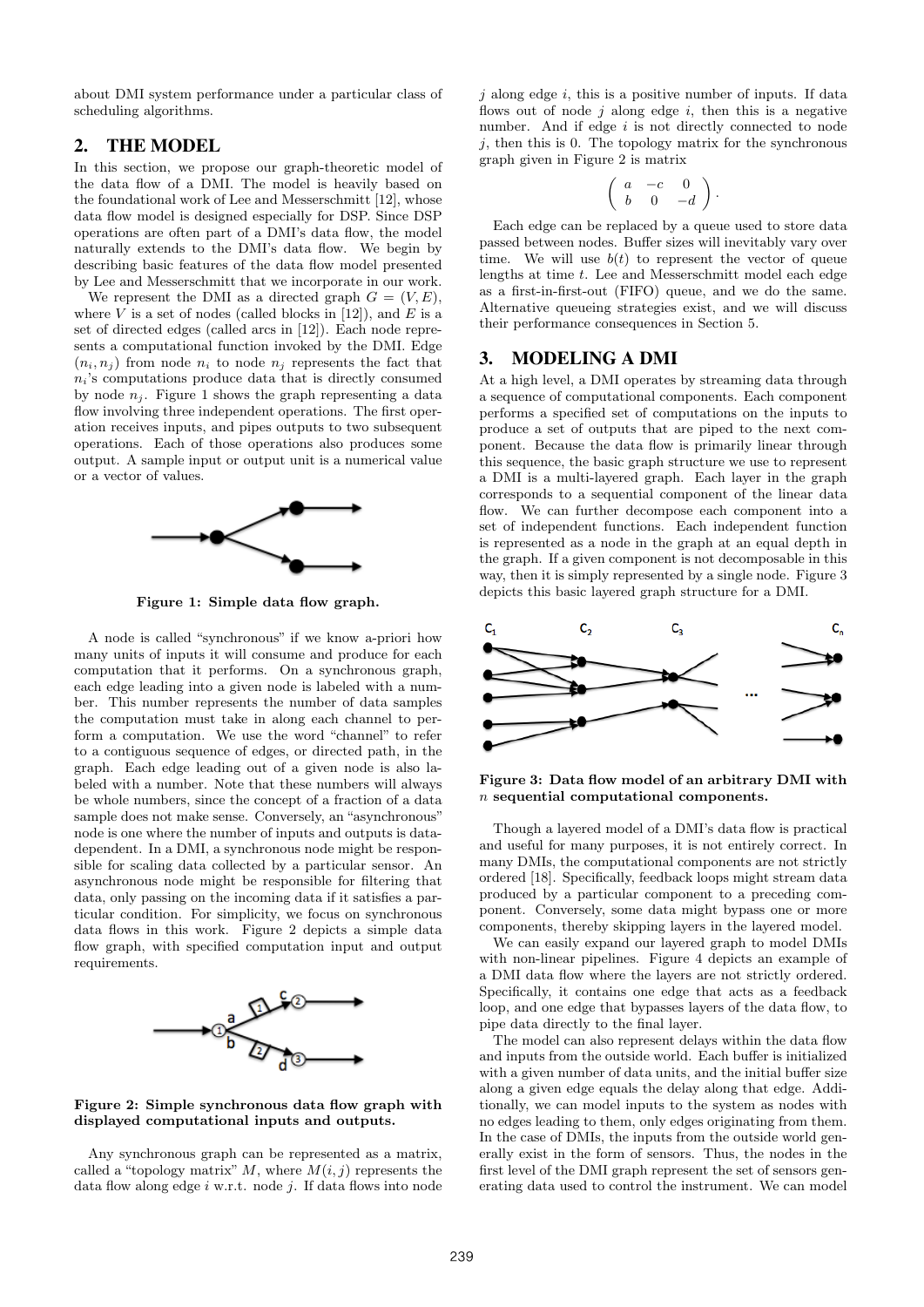

Figure 4: Data flow model of an arbitrary, nonstrictly sequential DMI. The two edges in blue represent the non-sequential pipelines. The upper edge represents a feedback loop, while the other edge represents data that skips layers.

varying sensor collection rates by labeling each node's output as the collection rate, i.e., the number of samples gathered in one unit of time.

# 4. APPLYING THE MODEL

In this section, we discuss some design decisions facilitated by our graph-theoretic model of the DMI data flow.

### 4.1 Inputs and Outputs

The data flow model exposes relationships between DMI inputs and outputs. To find all outputs that are affected by a given input, we construct a spanning tree of the subgraph affected by the given input node. To do this, we follow forward edges starting at a given control node without revisiting nodes. Symmetrically, to find all inputs that control a given output, we simply follow all backward edges starting at the given synthesis parameter node without revisiting nodes. These algorithms are simple, but they are useful for checking that inputs impact outputs according to the designer's specifications. A tool that implements these algorithms for a given DMI design could be used by DMI designers to analyze and improve their design choices.

The graph representation of the system also facilitates the consideration of integrality and separability in design decisions. The concepts of integrality and separability were first established by Jacob et al [9]. Integral attributes combine perceptually and are hard to differentiate from one another, while separable ones are not. Similarly, integral control dimensions allow the user to move "diagonally" across the input space, while separable control dimensions force the user to move across one dimension at a time. Furthermore, integral control dimensions are most effectively used to control integral attributes [9]. Applying this principle to DMI design, we see that integral control dimensions should control integral synthesis parameters.

We can use the graph to check that integral control dimensions are in fact used to control integral synthesis parameters. To verify that a set  $C$  of integral control nodes control a set  $S$  of synthesis parameter nodes, we construct the spanning tree of the subgraph affected by data generated at each control  $c_i \in C$ . Each spanning tree should cover a subset of S, and every member of S should appear in at least one spanning tree. This verification can be done manually, or incorporated into design tools that evaluate design decisions and suggest better designs.

### 4.2 Other Design Decisions

Modeling the DMI data flow as a graph facilitates other design decisions. For example, the designer can clearly plan the placement of operations involved in event detection. Placement of event detection can have a large impact on system performance by either preventing or allowing data from being piped through the system unnecessarily. The designer can also analyze the bandwidth consumed by the system by examining the number of edges between two layers of the graph. Meeting bandwidth requirements is particularly important for networked DMI systems and complex DMIs running on systems with limited resources.

The designer can also use the graph to identify channels of control that are completely independent. Each connected component of the graph operates completely independent of every other connected component. In this sense, each connected component can be viewed as a separate DMI. Furthermore, the input controls piped into a particular connected component will have no impact on any other connected component. Such independent components reveal valuable information about the experience of playing the instrument being designed.

# 5. ANALYSIS OF NAIVE SCHEDULING PRO-TOCOLS

In this section, we analyze two naive scheduling protocols under our graph-theoretic model. With the help of the model, we can analyze performance of these protocols, and identify shortcomings.

# 5.1 Execution by Any New Input

Perhaps the most naive scheduling protocol executes a node whenever it receives a new input along any incoming edge. We can easily represent the basic data flow within this DMI as a layered graph that is not strictly ordered, as explained above. Each node is also labeled with the number of samples required along each incoming edge for a single execution, as well as the number of samples that a single execution yields along each outgoing edge.

If we use a FIFO queue to model data transmission and storage along edges, we run the risk of unbounded queue growth. To prevent unbounded growth, we can use a specialized queue. The queue has a fixed length equal to the number of sample inputs required by the subsequent node along this edge. Whenever a new input arrives, it is placed at the end of the queue and the top sample is discarded. At this time, the node executes using the set of samples stored along each incoming edge.

This protocol fails to guarantee that synthesis events execute according to the order that the physical gestures controlling those events were executed. To see how this fails, consider a DMI with a single input sensor and two output synthesis parameters, as in Figure 5. Also suppose that the computation time for each of nodes 2, 4, and 6 is c units, while the computation time for each of nodes 3, 5, and 7 is 2c units. Also suppose node 1 has a data generation rate of 1 sample every c time units. Because data can be piped along the top channel at sample rate, all data sent along this channel will reach the output parameter node 6. However, the bottom channel cannot keep up with the data generation rate. This will result in either an infinitely long buffer along the edge (1, 3) or data being dropped. Additionally, the same data will trigger a sonic result at node 7 3c time units after the same data triggers a sonic result at node 6. It is worth noting that the designer could solve these problems by executing nodes 2, 4, and 6 twice as frequently as 3, 5, and 7. The protocol proposed in Section 6 would make this adjustment for the designer.

# 5.2 Execution by Specific New Input

Another common protocol executes a node whenever the function receives a new input along a particular incoming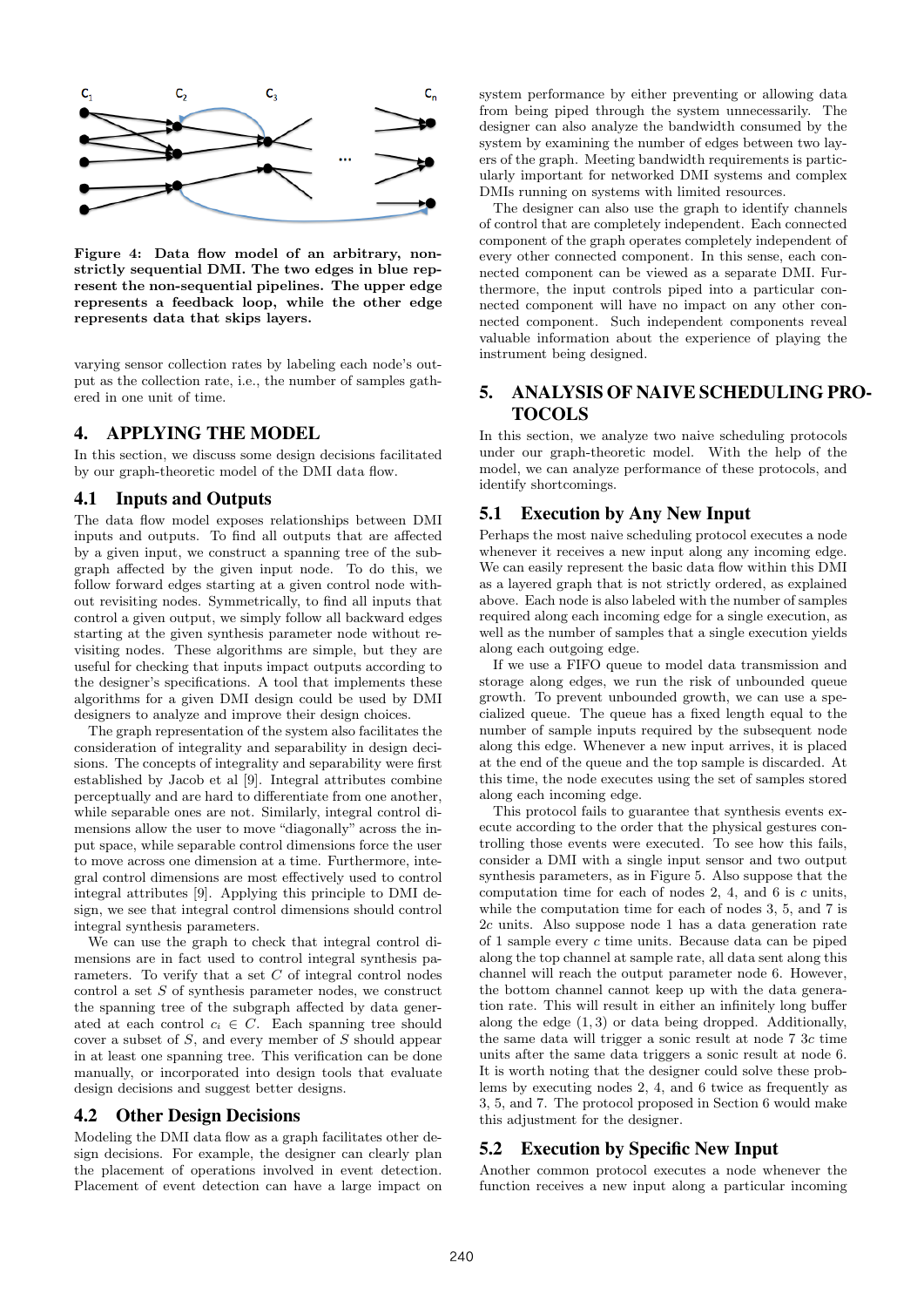

Figure 5: Arbitrary DMI with a single sensor input and two output synthesis parameters. Each computation both inputs and outputs one unit of data.

edge. This is the fundamental protocol built into Max/MSP for object triggering. Again, we can represent the basic data flow as a layered graph that is not strictly ordered. Computational input requirements and output results are again depicted as numbers along the edges leading to and from each node.

Just like the previous protocol, this protocol is ill-suited for a classic FIFO queue along edges due to the possibility of unbounded queue growth. Instead, we again use a specialized queue. The queue has a fixed length equal to the number of sample inputs required by the subsequent node along this edge. Whenever a new input arrives, it is placed at the end of the queue and the top sample is discarded. If the new sample arrived along the designated edge, the node executes at this time using the set of samples stored along each incoming edge. This protocol suffers from the same disadvantages as the previous protocol, and an equivalent analysis of the protocol on Figure 5 would demonstrate these problems.

Either of these two protocols can be modified to guarantee desired performance for a specific system. For example, in Figure 5, nodes 3, 5, and 7 might be scheduled to execute half as often. However, the adjustments to the protocols must be tailored to each individual system. Furthermore, depending on the system complexity and configuration, it might be exceedingly difficult to modify these protocols appropriately. We proceed to propose a universally applicable protocol that can be used to automate scheduling of the data flow in any DMI.

# 6. PROPOSED SCHEDULING ALGORITHM

In this section, we propose scheduling the data flow of a DMI according to a periodic admissible sequential schedule (PASS) [12]. A PASS is an ordered list of nodes such that if the nodes are repeatedly executed according to the sequence, all buffers will remain bounded in size.

Lee and Messerschmitt present a class of algorithms, called class  $S$  algorithms, that find a PASS for a given data flow if one exists. We propose using the following class  $S$  algorithm from [12].

- 1. Solve for the smallest positive integer vector  $q \in \eta(M)$ , where  $M$  is the topology matrix described above and  $\eta(M)$  is the nullspace of M.
- 2. Form an arbitrarily ordered list L of all nodes in the system.
- 3. For each  $\alpha \in L$ , schedule  $\alpha$  if it is runnable, trying each node once.
- 4. If each node  $\alpha$  has been scheduled  $q_{\alpha}$  times, STOP.
- 5. If no node in L can be scheduled, indicate a deadlock (an error in the graph).
- 6. Else, go to 3 and repeat.

The vector  $q$  found in the first step of the algorithm tells us how many times each node must execute in one cycle of the PASS. Also, since  $q$  is the smallest integer vector in the nullspace of  $M$ , this algorithm will find the shortest possible PASS, meaning that the total number of nodes that must execute is minimized. Adding up the values in  $q$  yields the number of nodes that must execute in the PASS (counting nodes that re-execute).

# 7. DMI PERFORMANCE GUARANTEES

The PASS found by this algorithm (if one exists) guarantees certain properties for our DMI.

### 7.1 Stable Buffers

If we use any PASS to schedule the node execution, we are guaranteed stable buffer sizes [12]. This helps prevent system crashes due to unbounded buffer growth overloading memory. It simultaneously helps prevent increasing misalignment of data that can occur when increasingly old data is used by some subset of nodes with growing incoming queues, while other nodes process data of a fixed age.

# 7.2 Bounded Maximal Latency

A PASS guarantees that sufficient amounts of data are buffered along each incoming edge to a given node whenever that node is scheduled to execute. Consequently, a node can fire immediately when its turn arrives. This means that the algorithm makes the most efficient use of computation time. Time spent during a cycle of the PASS consists of the time it takes for the nodes to execute their computations, plus the data transmission and queueing time. No time is spent idly waiting. We present a theorem summarizing this idea.

THEOREM 1. When using a PASS to schedule node executions, the maximal latency between any input and output is bounded by the time it takes to execute one cycle of the PASS (ignoring delay lines).

Because the PASS executes every node at least once, each sensor node executes at least once. And by the end of a cycle of the PASS, no buffer sizes have changed, since  $q$  is a vector in the nullspace of M. This means that no data is "lost" in the middle of the graph, but is piped through to the end.

The speed at which the PASS executes depends on the number of processors available. If a single processor is used, the class  $S$  algorithm we use guarantees that it will find the PASS with the smallest maximal latency, since all other PASSes are multiples of the one this algorithm finds [12]. If multiple processors are used, then the maximal latency can be greatly reduced. Optimizing the multi-processor schedule is combinatorially difficult, and heuristic solutions exist [1, 6, 11]. These algorithms can be applied to our graphtheoretic model if multiple processors are available.

# 7.3 Sequential Control

If we use a class  $S$  algorithm, we can guarantee sequential control of the outputs (ignoring delay lines) by postponing execution of the nodes in the final layer of the graph, placing them at the end of the PASS. The last layer of nodes only have incoming edges, since they represent functions that produce sound. Because their outputs are not consumed by other nodes, their execution in the PASS may be postponed until the end of the PASS. We can then order the execution of these nodes according to the earliest control data responsible for their generation.

This ordering guarantees sequential control of sonic events within each period of the PASS. Sequential control across periods of the PASS is guaranteed by the fact that each cycle of the PASS must complete before the next may start. This means that all data collected in a single time period of the PASS will be completely piped through the system before new data enters the system.